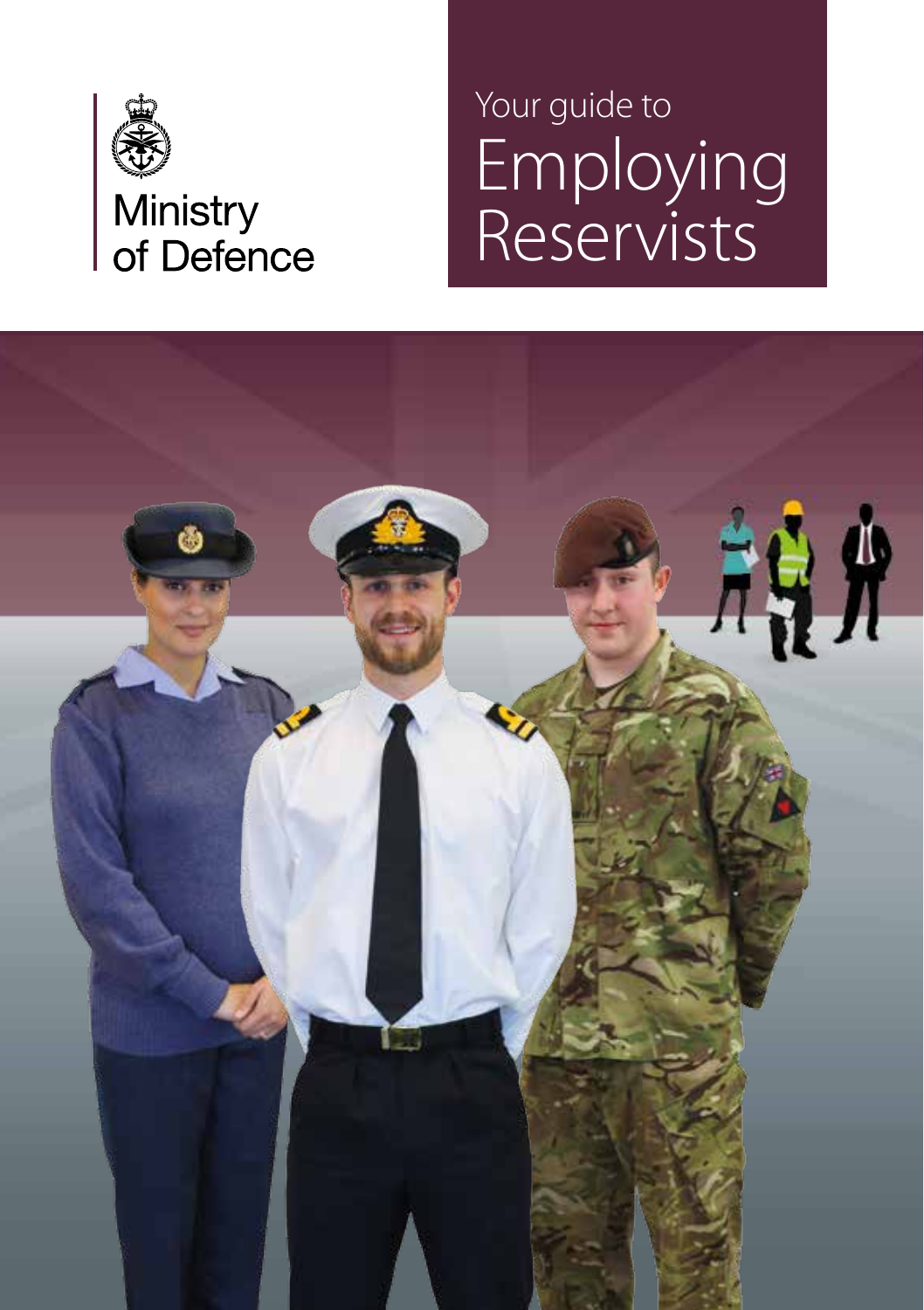# Who are the Reserve Forces?

Individuals in the Reserve Forces – known as Reservists – are ordinary men and women who give up their spare time to train and serve alongside the Regular Forces.

Members of the Royal Naval, Royal Marines, Army and Royal Air Force Reserves are an important element of the nation's total defence capacity. They are called upon as individuals for their specialist skills or as ready-formed units whenever required. Like their Regular counterparts, Reservists receive world-class training– which means they can carry out their same roles to exacting high standards.

For further information visit: www.gov.uk/mod/employer-relations

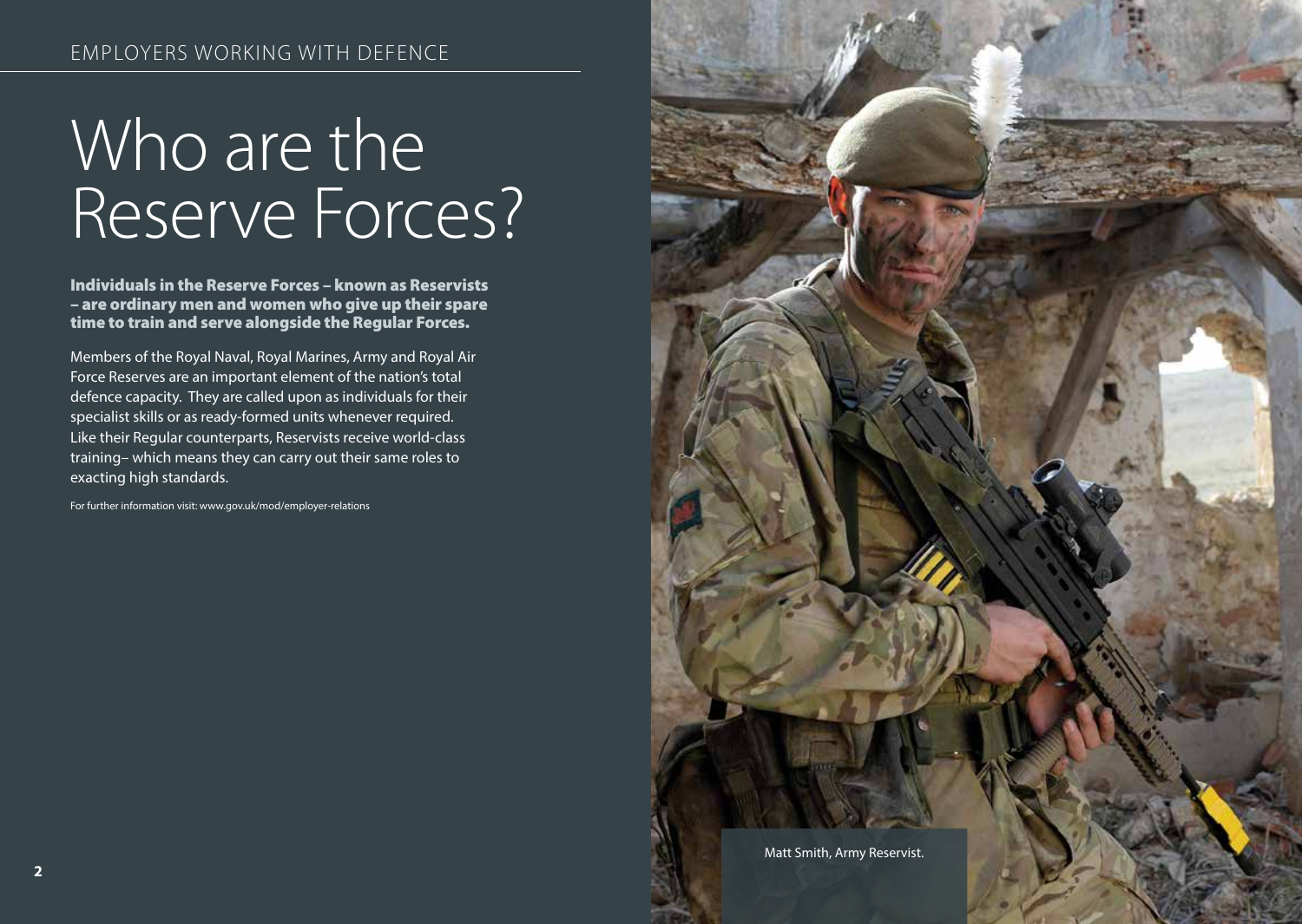# Benefits of employing a Reservist





The Reserve Forces undergo rigorous training, which develops key skills such as leadership, teamwork and organisation. These core Reservist skills are invaluable to employers in all sectors.

### Transferable skills

Reservists receive training which could cost an organisation over £8,000 pa to implement. Reservists are trained at every level. From communications and IT to language skills, LGV licences, first aid, catering and personnel management, Reserve Forces training is directly transferable – at no cost to you. So they should be supported and encouraged to take advantage of development opportunities within the Reserve Forces.

### Core skills

Teamwork, self-confidence, leadership qualities and experience of other cultures are highlyprized attributes that many Reservists develop and bring back to their workplace. Undergoing training and serving on operations also develop resourcefulness, perseverance and the ability to improvise in unfamiliar or difficult circumstances. "I absolutely love my job connecting customers to superfast broadband. I applied to Openreach because of their support for the Forces. As a Reservist, I get two extra weeks' paid leave, which means I can travel and use my technical skills to help those in other countries get connected too."

> Laura Beck Openreach Network Engineer and Army Reservist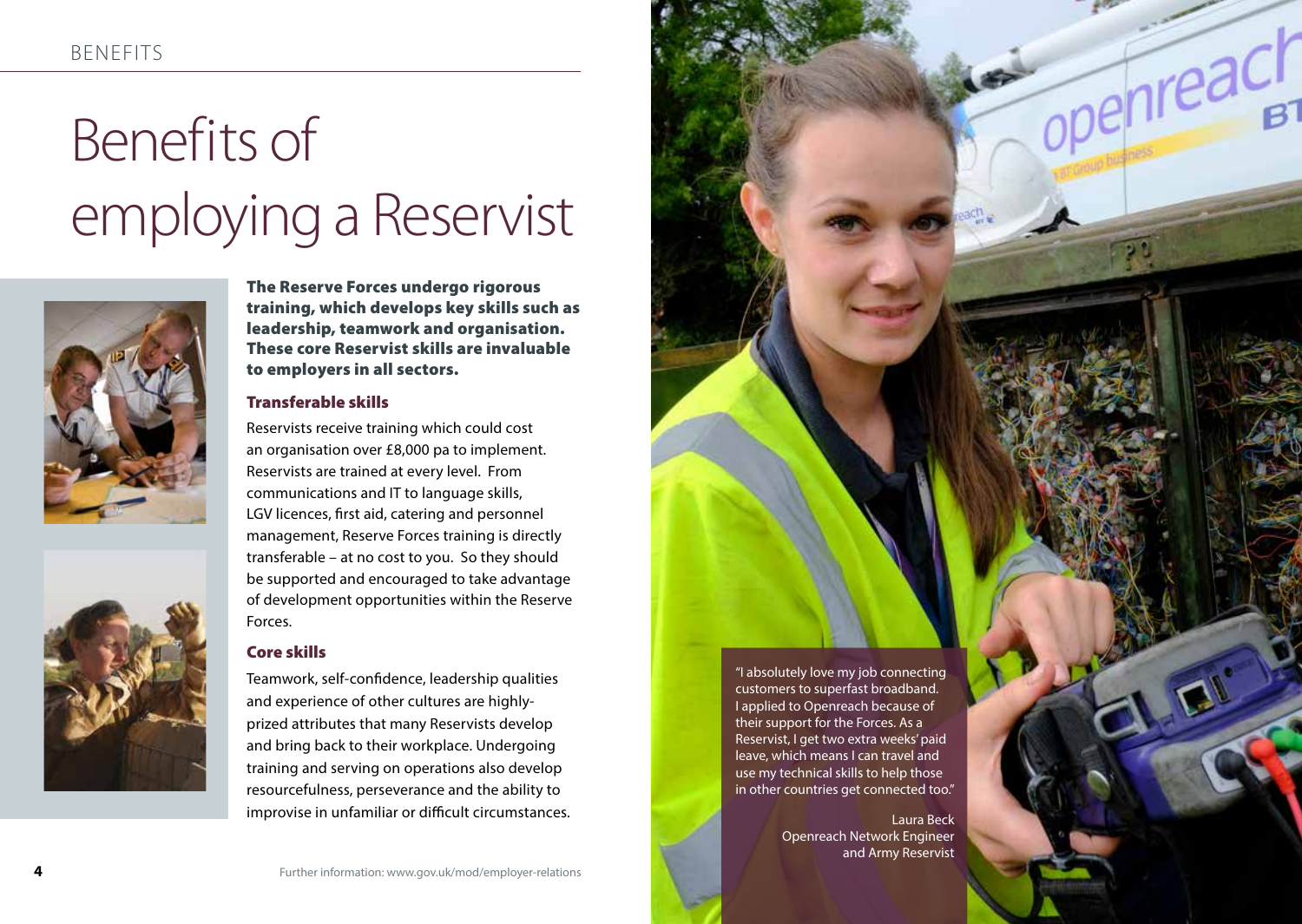## Case study

### Paul Stevenson, Nuclear Engineering Specialist, Atkins and Royal Navy Reservist



"The Royal Navy has been a huge influence in my life. Before considering working for Atkins, I checked the company's approach to Reservists. Fortunately, it was clear that they had very inclusive policies and the support was there to enable me to manage both commitments."

### Paul's training in the Reserves proves invaluable in his civilian role

Atkins' Energy business welcomed Paul to their Nuclear New Build Team in 2013. Before that, Paul had been a Marine Engineer, Submarines, in the Royal Navy for 12 years. Wanting to maintain links with the Navy and take advantage of their training and professional development opportunities, Paul joined the Royal Navy Reserves (RNR).

### Bringing transferable skills to the workplace

As a Submarine Controller in the RNR Paul helps to keep submarines safe at sea and manages a team of logisticians. At design, engineering and project management consultancy Atkins, Paul has a similar role to ensure the safe operation of nuclear facilities. His leadership skills also help him lead technical teams in projects such as the Japanese Earthquake Response Programme following the events at Fukushima.

## Supporting your Reservist employees

### Training commitments

Reservists are incredibly committed. Most train one evening a week with their unit and attend training weekends throughout the year. To consolidate their skills, they also take part in annual training which is usually completed over a period of two weeks, with some flexibility.

By law, you don't have to give a Reservist additional leave for training, either paid or unpaid. However, many employers choose to do so because they value the skills employees gain and bring back to the workplace.

### Developing an HR policy

Having written guidelines will ensure that line managers, current Reservist employees and potential recruits understand your organisation's policy, such as time off for training. An HR policy allows you to manage Reservists consistently and set out the process around training commitments and potential mobilisation.



### It's good to keep in touch

Both Reservists and employers say it's a great help to stay in regular contact when they are deployed on operations. This allows people at work to know what their Reservist colleague is doing – plus, the Reservist can be kept up to speed with developments back at work – making integration back into civilian life that much easier on their return.

Further information: www.gov.uk/mod/employer-relations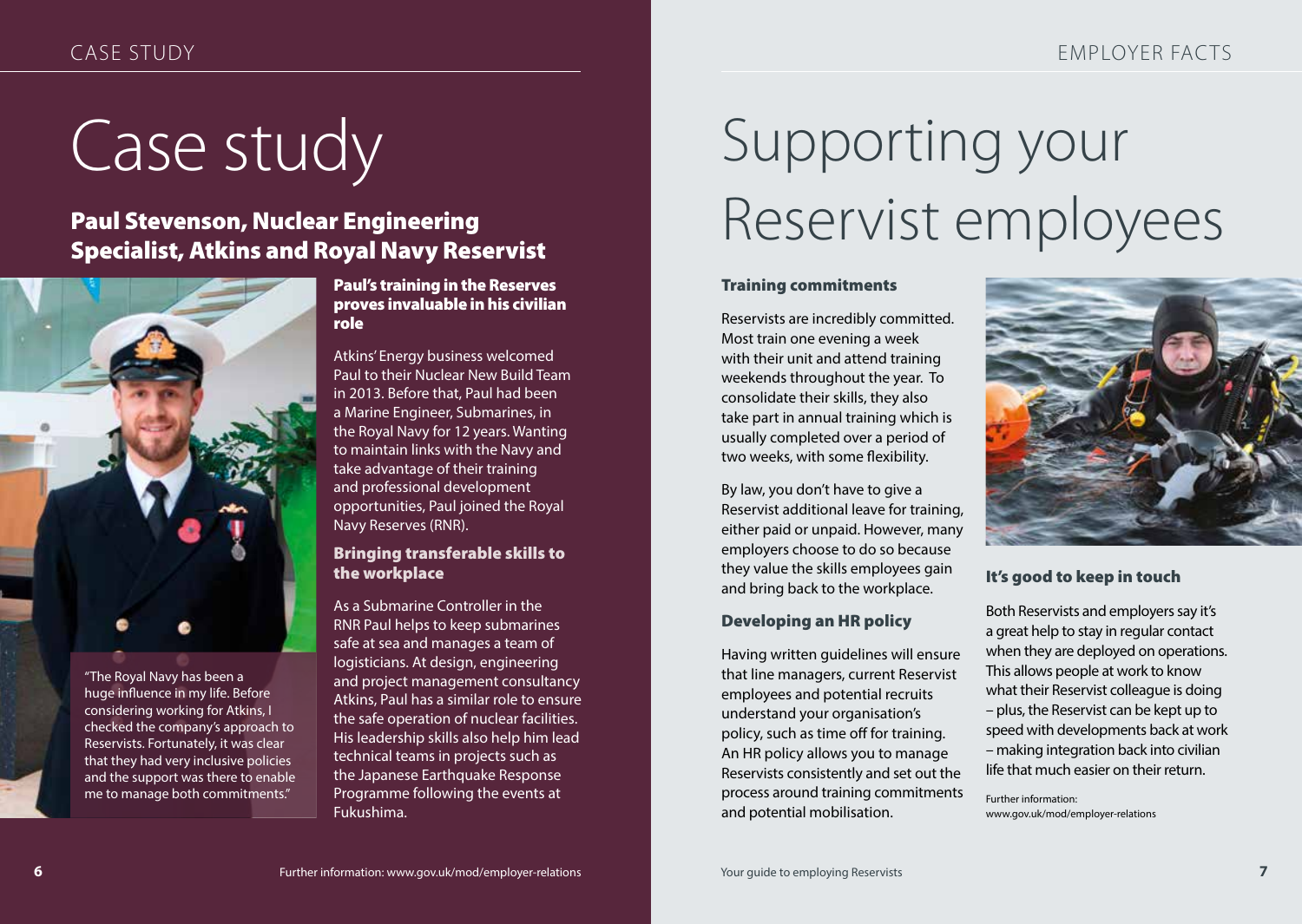### EMPLOYER FACTS

## Mobilisation

#### What is mobilisation?

Mobilisation is the process that occurs when Reservists are needed to support a Defence operation. A specific 'call out' order is given under the Reserve Forces Act 1996.

Reservists may be mobilised for anything from a few days up to a maximum of 12 months. The mobilisation period includes predeployment training, deployment itself and any post-operational and accrued leave. As of 1 October 2014, Reservists can be mobilised to carry out any tasks that the Regular Forces undertake.

#### Will I be notified if my employee is mobilised?

Yes. Defence realises that you and your employee will need time to put your affairs in order. Defence works with the Reservist's employer and wherever possible, gives you at least 28 days' notice for contingency (short notice) operations and at least 90 days for preplanned operations.

Both you and your Reservist employee will receive a call-out notice containing



key information, including the call-out date, expected duration and details of how to claim financial assistance or appeal against call-out.

### Can I appeal the call-out notice?

Yes. If your employee's absence would come at a time that you believe would cause serious harm to your business then you have the right to seek exemption or deferral of the call-out order. The call-out notice pack provides details about how to appeal.

Further information: www.gov.uk/mod/employer-relations

"British Airways are very supportive of my role with the RAF Reserves. They have enabled me to go out of the organisation and they are receptive to the skills and the competencies that I can bring back to the workplace."

**BENEFITS** 

Kai Burman Flight Planner at British Airways and RAF Reservist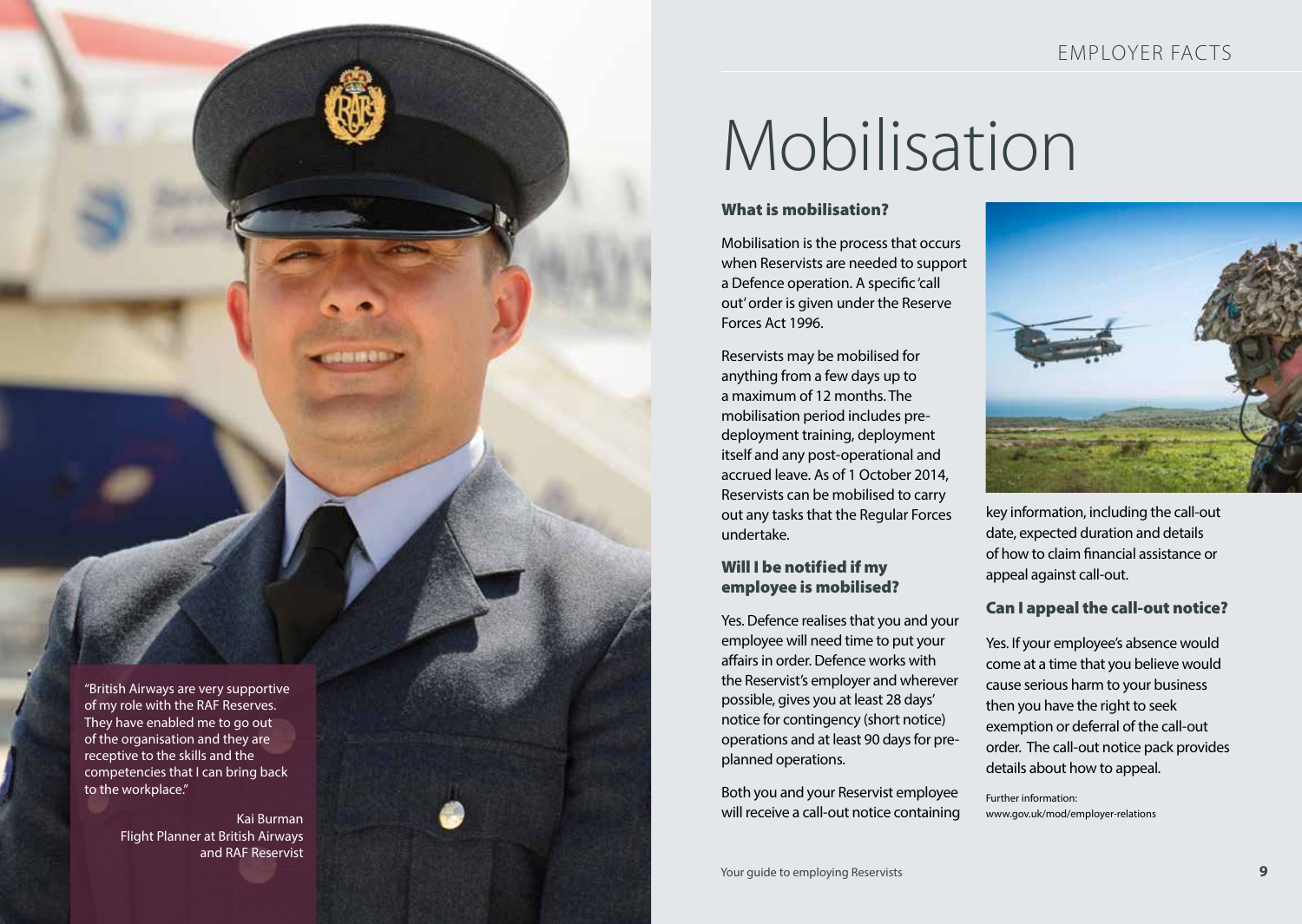### Financial assistance



"We run a small family business and a Reservist employee has been mobilised again. Replacing staff for months is always hard but we fully support him. By claiming financial assistance we can afford to employ subcontractors to cover his absence without losing out."

Steve Smith Smith and Sons Carpets

Legislation offers employers, Reservists and selfemployed Reservists financial assistance for the duration of their mobilisation, including, but not limited to:

- Defence-funded salary costs for a mobilised Reservist<br>• Defence-funded employer contributions to an
- organisation's pension scheme, if withdrawn by the employer and the Reservist chooses to remain within this scheme
- Additional salary costs for a temporary replacement or overtime costs if they exceed the Reservist's salary up to a maximum of £110 per day (c. £40 k per year)
- Agency fees and non-recurring advertising costs incurred in replacing the Reservist
- Up to £2000 of costs of training the person who fills in for the Reservist during mobilisation
- Five days of handover costs before the employee is mobilised and on return to work
- 75 per cent up to £300 of specialist clothing costs for a person replacing a deployed Reservist
- Essential retraining costs for the Reservist returning to work following mobilisation
- Up to £2000 for expenses incurred by selfemployed Reservists before, during and after mobilisation.

Also, small and medium-sized companies, equivalent sized charities and partnerships can claim up to £500 a month for each mobilised Reservist.

### Returning to work

### Reinstating a Reservist back into work

After a period of permanent service, both employers and Reservists have certain obligations under the Reserve Forces (Safeguard of Employment) Act 1985. A Reservist needs to write to you requesting reinstatement in their role and a return to work date.

You must reinstate the Reservist to their former role for a stated minimum period. However, if this is not possible, you must offer the most favourable alternative employment.

Further information: www.gov.uk/mod/employer-relations

### Employers – doing their bit for Britain

By encouraging employees' Reserve service, you are contributing to the defence and security of the United Kingdom. Your support benefits not only the Armed Forces and your employees, but also your organisation.